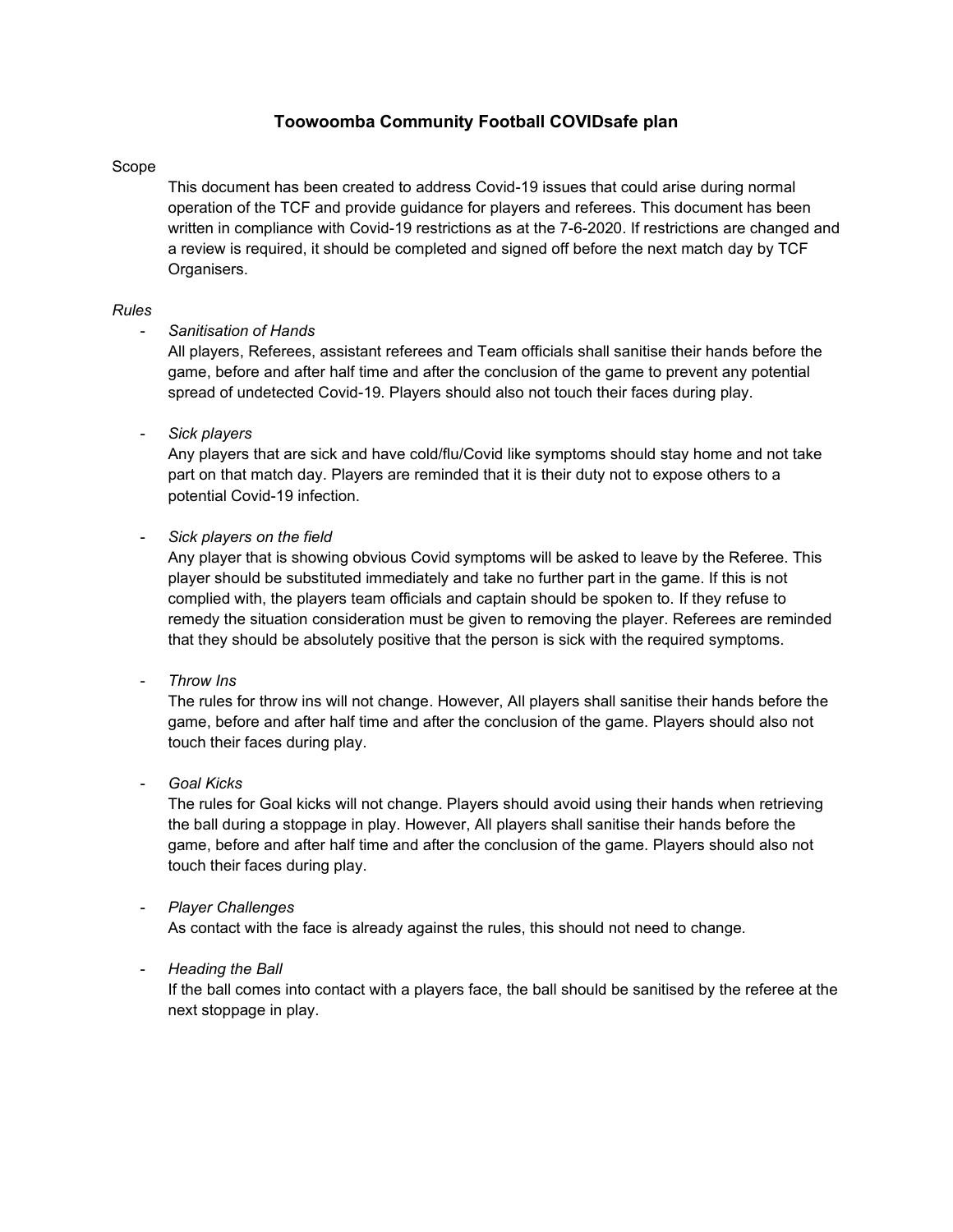## *Etiquette*

## - *Handshakes*

Handshakes are not permitted while Covid restrictions and social distancing are in place. Referees should state this firmly at the before the match to team officials and captains.

## - *Helping a fellow player/opponent up*

At this time, this shall not be permitted. However, we strongly encourage players to apologise/check that the other player is okay while maintaining required distance.

## *Players and Team Officials*

- *Celebrations*

Celebrations shall observe social distancing. Referees should state this firmly before the game to remind players. Referees should show discretion, but must ensure even enforcement.

## **Fist bumps/ High Fives Etc**

Fist Bumps and other encouragement/celebrations that require physical contact shall not be done while Covid restrictions and social distancing are in place. Referees should enforce this with a warning to the player(s), then a caution(s) and then red card. Referee discretion may be applied, but must ensure even enforcement of this rule.

## - *Huddles*

Any player gatherings must be non contact and try to maintain a 1.5m distance between players. Ignoring this rule will result in a warning to the team captain/official, followed by a caution, then followed by a red card.

## - *Conflict between players*

Conflict between players is not tolerated at any time. Especially during these times where social distancing is required.

- If two players engage in face to face confrontation and aggression but there is no other cautionable offense, both players shall be cautioned and immediately separated.
- If two players engage in face to face confrontation and aggression and there are other cautionable offenses involved (shoving each other for example, or there was a previous foul that warranted a caution before the confrontation), the player(s) that would have been cautioned shall be shown two yellows.

#### *Referees*

- *Disinfection of Balls*

Referees shall disinfect the ball before the game, at half time and at full time. If the ball makes obvious contact with a players face, the referee shall disinfect the ball at the next stoppage in play. Referees shall disinfect the handles of the assistant referee flags.

## - *Remain 1.5m away from Referees*

Players shall not touch the referee and if a player wants to converse with the referee, the player must remain 1.5m away from the referee. This shall be enforced by the referee under the scope of dissent by word and action.